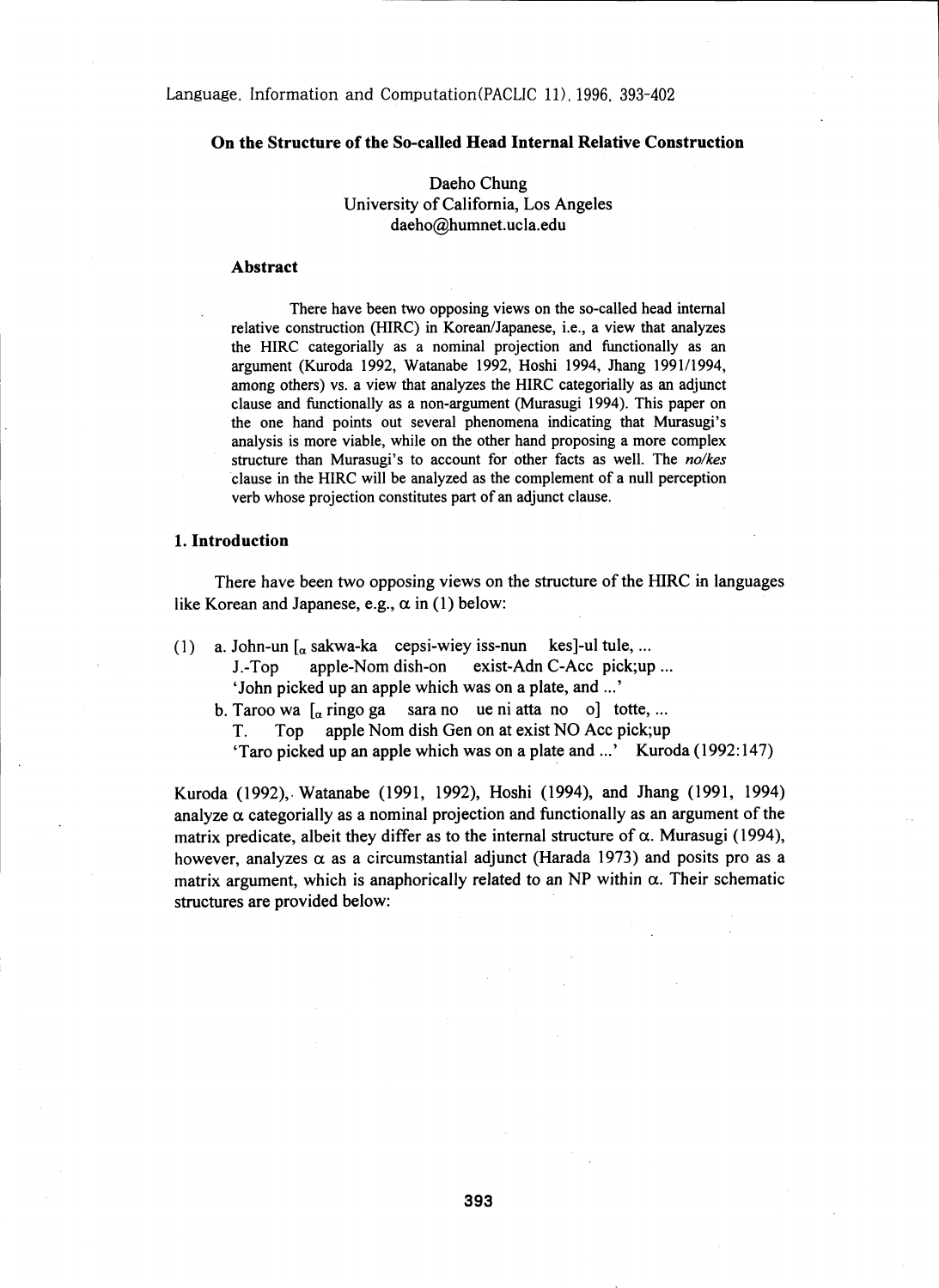

This paper, on the one hand, points out several phenomena indicating that Murasugi's analysis is more viable, while on the other hand proposing a more complex structure than Murasugi's to account for other facts as well. The no/kes clause will be analyzed as the complement of a null perception verb whose projection constitutes part of an adjunct clause.

# 2. Some Facts in Favor of Murasugi's Analysis

In this section we take several phenomena which points in favor of Murasugi's adjunct analysis of the HIRC.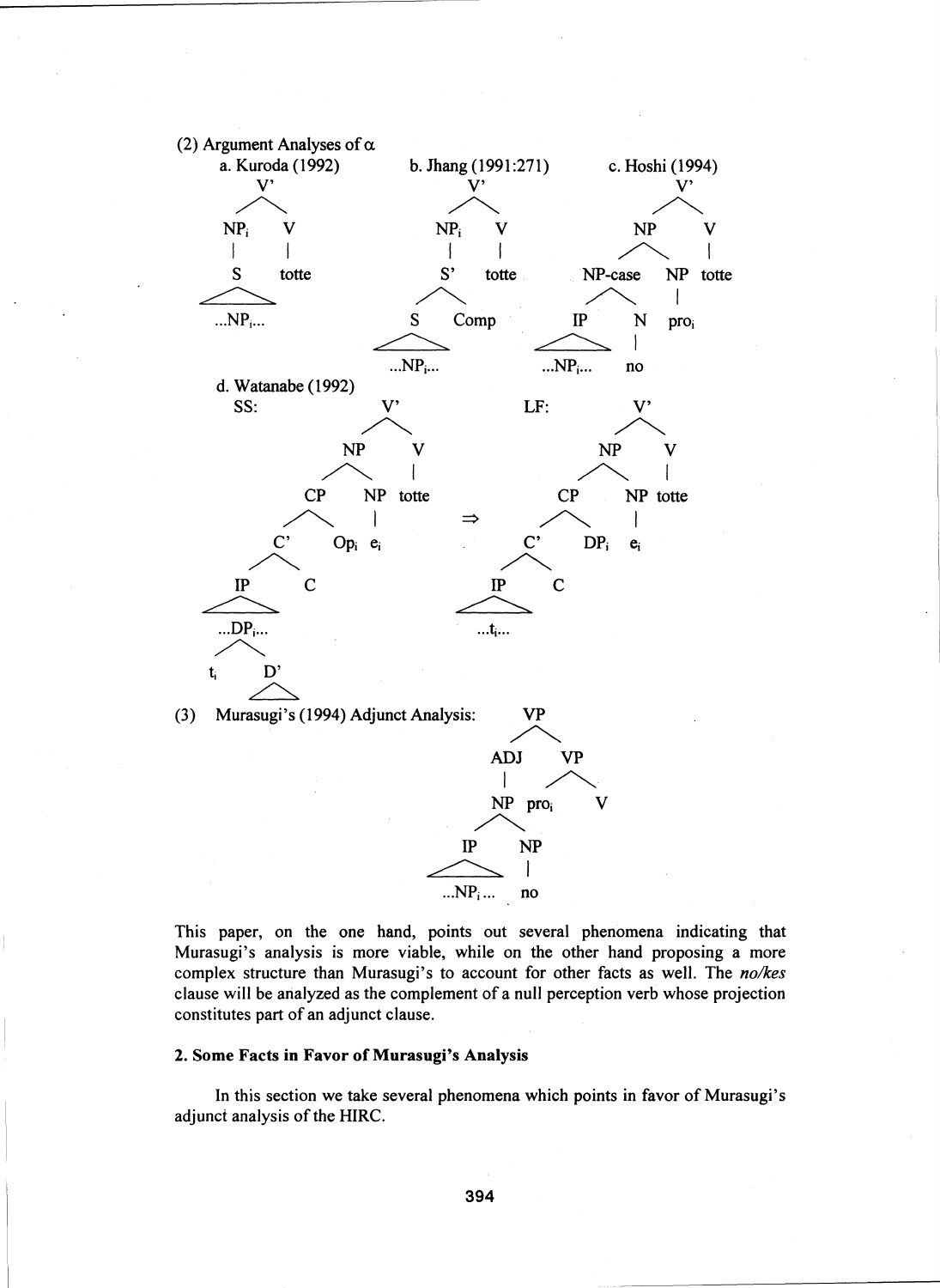### 2.1. Split Antecedence

As Kuroda (1992) observes, a 'split pivot (head)' is possible in Japanese head internal relative construction, as in  $(4)$  below.<sup>1</sup> A similar structure is possible in Korean, too, as in (5) below:

- (4) Zyunsa ga doroboo o kawa no hoo e oitumete itta no ga ikioi amatte policeman thief river toward track-down went power exceed hutriotomo kawa no naka e tobikonda both-two river in jump `A policeman was tracking down a thief toward the river, who both, losing control, jumped into the river.' (Kuroda 1992:155)
- (5) na-nun [kay-ka koyangi-wa nol-ko iss-nun kes]-ul twulta katwu-ess-ta.<br>I-Top dog-Nom cat-with play-ing bet-Adn C-Acc both pen-Pst-DE play-ing bet-Adn C-Acc both pen-Pst-DE `I penned both the dog and the cat which played together.'

The sum of the two underlined parts in (4) and (5) functions as the "internal heads."

Murasugi, who assumes pro as a matrix element independently of the *no/kes* clause, predicts the existence of the split pivot since pro, as a pronominal, may have split antecedents.<sup>2</sup> Kuroda's and Jhang's structure are mute about this. Watanabe's analysis, which assumes a null operator movement out of a DP at SS followed by an LF movement of the residue of the DP, does not account for this without postulating some sort of absorption process as in multiple interrogative constructions, which seems unavailable in relativization in general.<sup>3</sup> As far as the split pivot phenomenon is concerned, Hoshi's structure seems as equally viable as Murasugi's since pro is involved. But notice that his structure includes a configuration where BT(C) is violated. Hoshi assumes along with Cole (1987) that BT(C) is nullified when names precede their binder. This, however, seems to be conceptually untenable, precedence being irrelevant at LF. Empirically also, a (overt) pronominal head noun cannot be coindexed with an overt NP inside relative clauses, as was observed by Saito (1985). (This was pointed out by Murasugi.) $<sup>4</sup>$ </sup>

# 2.2. Partitive Reading of Floating Quantifiers

A second fact in favor of Murasugi is that floating numeral quantifiers (FNQs) apparently associated with  $\alpha$  only have a partitive reading as in (6), as observed by Hoshi (1994):

(6) na-nun  $\lceil_{\alpha}$  John-i sakwa-lul sao-n kes-ul] twu kay mek-ess-ta. I-Top J.-Nom apple-Acc buy-Adn C-Acc two cl eat-Pst-DE `I ate two apples, among those which John bought.'

To have a partitive reading only, FNQs must be locally associated with a null argument (Kitagawa and Kuroda 1992). Therefore, the FNQ in (6) must be associated with a null argument. This well fits Murasugi's structure, which has pro independently of  $\alpha$ . It is not compatible with Kuroda's and Jhang's structure since no null element is at hand. Apparently, Hoshi's and Watanabe's structure are workable since a null element (e in Watanabe and pro in Hoshi) is available. But notice that an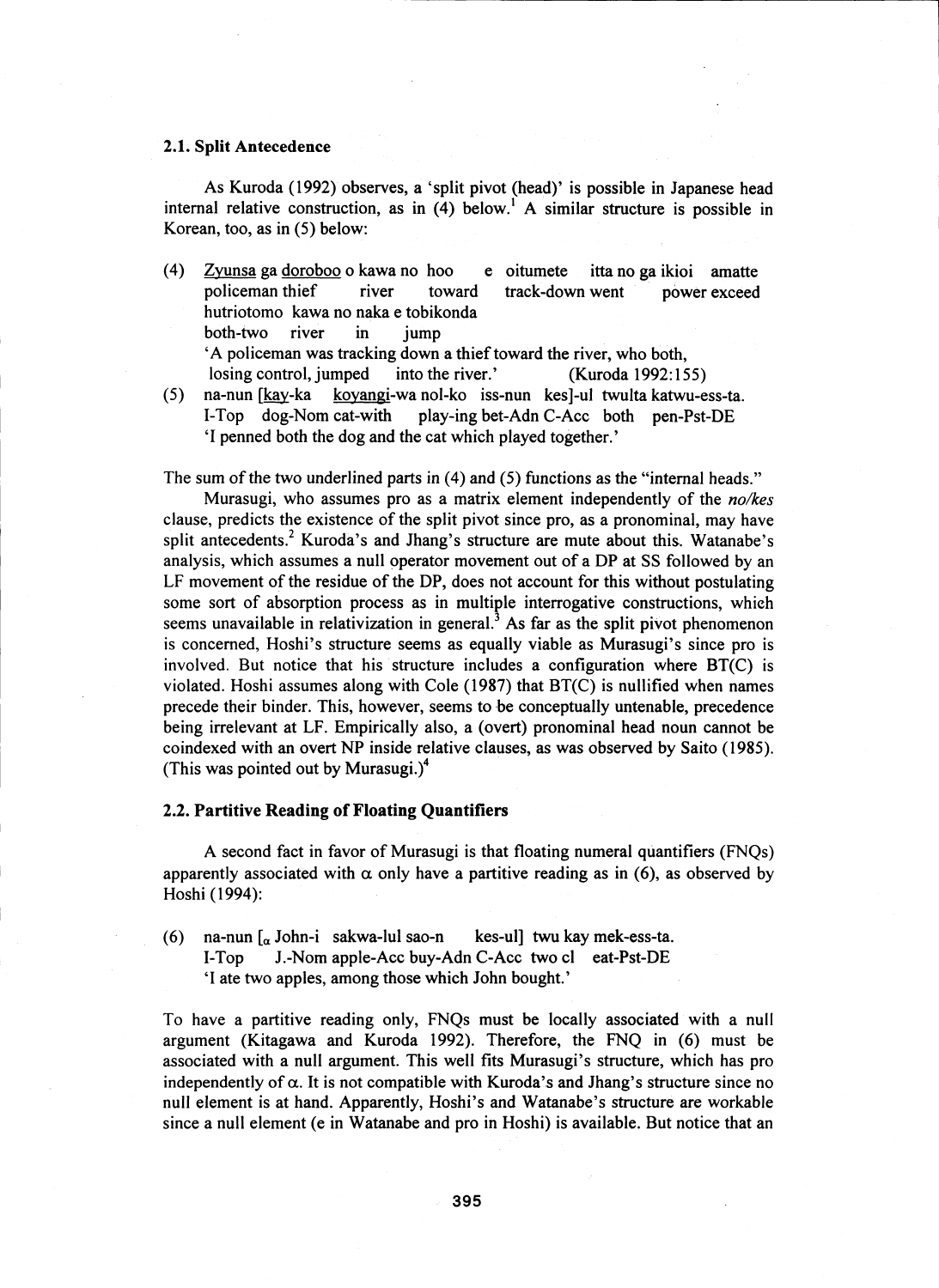NQ, once floated, is associated with the top node of a nominal expression. In other words, the association of an NQ with an element properly contained in another category is not generally allowed in Japanese and Korean. Thus the FNQ in (6) can be associated with the top node, but not exclusively with the null element in Hoshi's or Watanabe's structure. The top node containing a lexical content in Watanabe's or Hoshi's structure, the sole partitive reading cannot be explained.<sup>5</sup>

#### 2.3. Realization of the Matrix Argument

A third fact in favor of Murasugi is that the matrix argument can be overtly realized independently of  $\alpha$  as in (7).

(7)  $\left[\alpha \text{ nayngcangko an-ey cyusu-ka } \text{iss-nun } \text{kes-ul} \right]$  sikthak wi-uy mwul-man refrigerator in-at juice-Nom exist-Adn C-Acc table on-Gen water-only refrigerator in-at juice-Nom exist-Adn C-Acc table masi-ess-ta.

drink-Pst-DE

`(Not knowing) that juice was in the refrigerator, I only drank water on the table.'

Murasugi predicts the co-existence of  $\alpha$  and the underlined matrix argument in (7), and the non-constituency of the two elements, since the matrix element can simply be regarded as a replacement of pro. The co-existence of the two elements is unexpected in the other analyses. In Kuroda's structure in (2a) and Jhang's structures in (2b),  $\alpha$ itself is conceived as the matrix argument. Although Hoshi's structure in (2c) and Watanabe's structure in (2d) posit a null element, i.e., pro and e respectively, the null element and  $\alpha$  form a constituent in their structures. Thus, none of the four analyses properly accounts for the co-existence of the  $no/kes$  clause and the matrix argument and the non-constituency of the two elements.

# 2.4. A Constituency Test with Pseudo-Cleft

The grammaticality of the sentences like (7) already indicates that the HIRC is not a simple nominal projection. In this section, it will be shown that a pseudo-cleft test also conforms to Murasugi's structure but not to the other analyses. Note that  $\alpha$ is hardly clefted, as exemplified in (8b) below:

(8) a. na-nun  $\int_{\alpha}$ emeni-ka konghang-ey tochakha-n kes]-ul mosieo-ess-ta. I.-Nom mother-Nom airport-at arrive-Adn C-Acc take;in-Pst-DE (Roughly) 'I took home my mother, who arrived at the airport.' b. \*[nay-ka e mosyeo-n kes]-un  $\int_{\alpha}$  emeni-ka konghang-ey I.-Nom take;in-Adn C-Top mother-Nom airport-at tochakha-n kes]-i-ess-ta

arrive-Adn C-be-Pst-DE

(Roughly) 'It was my mother, who arrived at the airport, that I took home.'

Murasugi predicts the unacceptability of the sentence (8b) in the following way. (8b) would take the structure in (9a) or (9b), depending on whether or not pro is clefted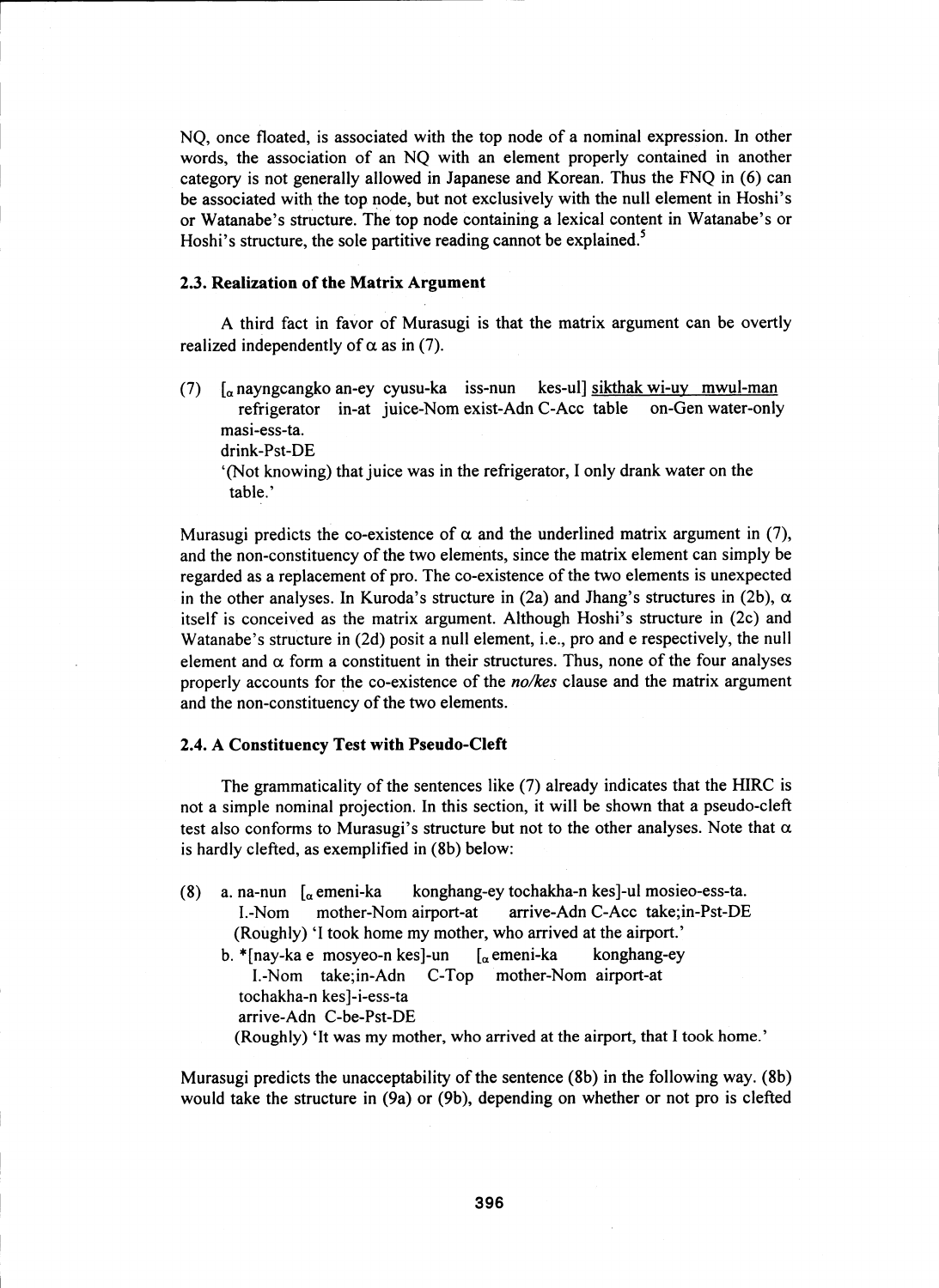along with  $\alpha$  (=[emeni-ka konghang-ey tochakha-n kes]):

(9) a. \* [John-i e<sub>i</sub> e<sub>j</sub> mosieo-n kes]-un  $[\alpha \dots NP_i \dots]_i$  pro<sub>j</sub>-i-ess-ta. b. \*[John-i e<sub>i</sub> pro<sub>i</sub> mosieo-n kes]-un  $[\alpha \dots NP_i \dots]_i$ -i-ess-ta.

Clefting of two separate elements or backward pronominalization is hardly allowed in Japanese and Korean, as exemplified in the following Korean sentences:

- (10) a. \*[John-i e<sub>i</sub> e<sub>i</sub> mek-un kes]-un ecey<sub>i</sub> sakwa -i-ta. J.-Nom eat-Adn C-Top yesterday apple-be-DE `It was yesterday and apples that John ate.'
	- b. \*[John-i ku<sub>i</sub>-uy tongsayng-eykey e<sub>i</sub> cwu-n-kes]-un Bill<sub>i</sub>-uy chayk-i-ta. J.-Nom he-Gen brother-to give-Adn-C-Top B.-Gen book-be-DE 'It was  $\text{Bill}_i$ 's book that John gave  $e_i$  to his, brother.'

The ungrammaticality of the sentence in (9) is a burden to the other analyses since there is no *a priori* reason for a nominal argument not to be clefted.

# 2.5. Non-Nominalhood of  $\alpha$

Fifth, there are indications that  $\alpha$  is not a nominal projection. For example, relativization or genitivization of  $\alpha$  is impossible, as the following examples show:

- (11) \*[John-i e cip-ulo mosieo-n]  $\alpha$  sensayngnim-i konghang-ey tochakha-n kes] ... J.-Nom home-to take-Adn teacher-Nom airport-at arrive-Adn C `the teacher who arrived at the airport that John took to his home'
- (12)  $*$ [<sub>a</sub> sensayngnim-i konghang-ey tochakha-n kes]-uy anay teacher-Nom airport-at arrive-Adn C-Gen wife `the wife of the teacher who arrived at the airport'

Murasugi is able to account for these since  $\alpha$ , being an adjunct clause, is neither relativized nor genitivized. With the other analyses, however, there is no *a priori* reason for a nominal projection not to be relativized or genitivized.

#### $3. \alpha$  as a Complement CP of a Perception Verb

Despite the essential correctness of Murasugi's analysis, I propose a more complex structure to accommodate other facts as well as the ones discussed in the previous section. The structure I propose for the sentence in (1) is (13) below, where  $\alpha$  is analyzed as the complement CP of a null perception verb (PRED) like KNOW, SEE, REALIZE, etc. whose projection constitutes part of an adjunct clause.

(13)  $\ldots$ [ADJ  $e_i \ldots$ [ $\alpha$ =CP  $\ldots$ APPLE<sub>i</sub> $\ldots$ no/kes] PRED...] [<sub>VP</sub> pro<sub>i</sub> PICK;UP] ...

(13) accounts for all the facts discussed in the previous section since  $\alpha$  is analyzed as a part of an adjunct clause and pro is posited as a matrix argument. (13) also explains various other facts which Murasugi could not explain or is silent about at best.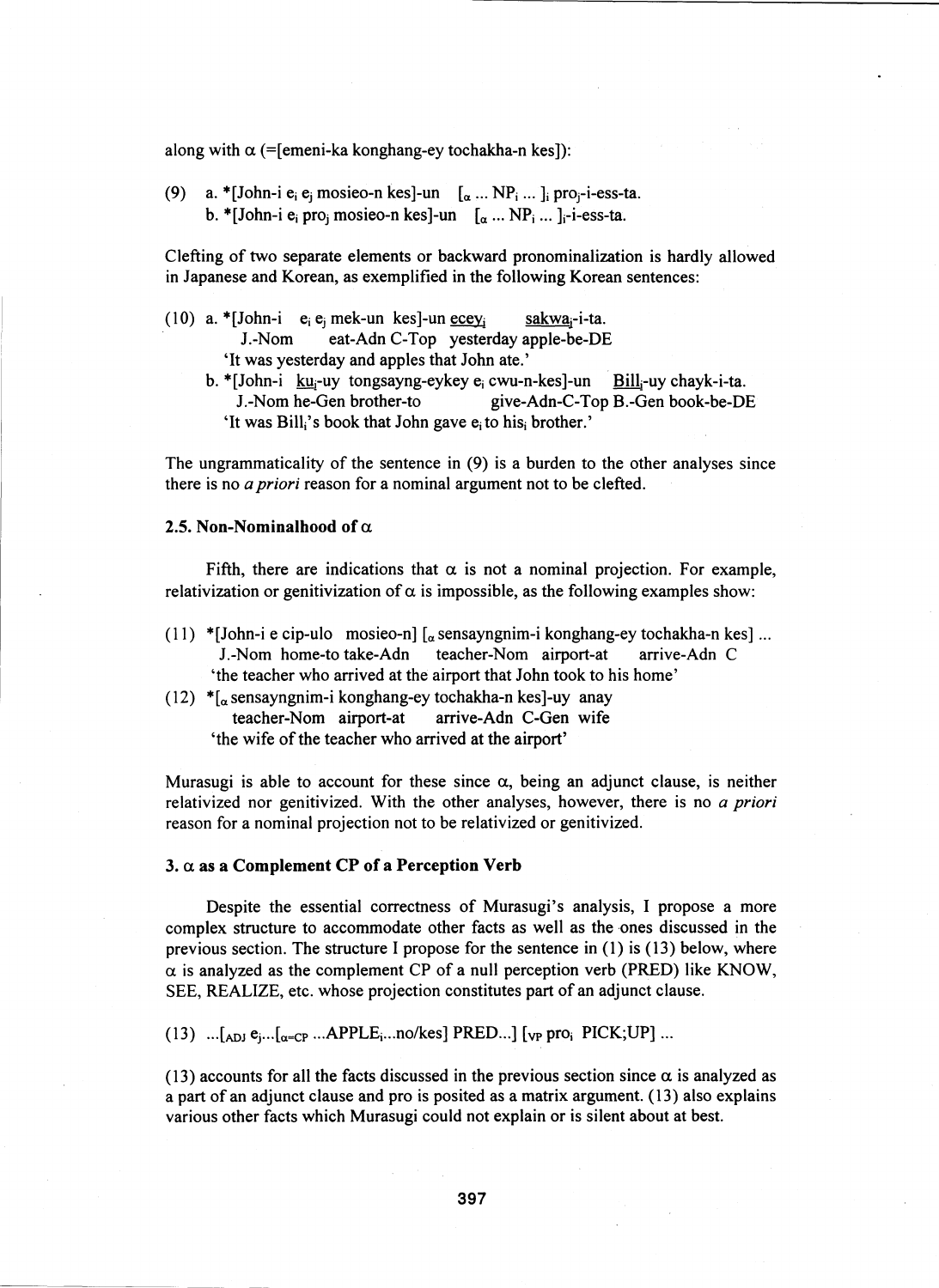# 3.1. Overt Realization of PRED

First, PRED can be overtly realized as a perception verb with an adverbial ending, e.g.,  $po-ko$  'see-ing,' after  $\alpha$  as exemplified in (14):

(14) John-i  $\int_{\alpha}$  sakwa-ka cepsi wi-ey iss-nun kes]-ul po-ko pro mek-ess-ta. J.-Nom apple-Nom dish on-at exist-Adn C-Acc look-ing eat-Pst-DE `John, seeing an apple on the dish, ate it.'

The possibility of having such a predicate after the *kes* clause would not be accounted for by Murasugi's analysis as well as the other analyses mentioned in section 2.

### 3.2. Complementizer Selection

 $\alpha$  in the HIRC is a clause introduced by complementizer  $no/kes$ . Notice that *no/kes* is the complementizer that perception verbs always take.

 $(15)$  a. John-un [ku totwuk-i tomangha-nun kes]-ul po-ess-ta. J.-Top the thief-Nom run;away-Adn C-Acc see-Pst-DE b. John-wa [sono doroboo-ga hashirisaru no]-o mita. J.-Top the thief-Nom run;away C-Acc saw `John saw the thief run away.'

Thus, the postulation of a (sometimes null) perception predicate accounts for why  $\alpha$ ends with the complementizer *no/kes* in Japanese and Korean, The other analysis including Murasugi's are silent about this.

## 3.3. Case Mismatch

Third,  $\alpha$  may have an accusative case even when the matrix predicate does not assign an accusative case, as in (16):

(16)  $e \int_{\alpha}$  John-i cip-ey eps-nun kes]-ul (molu-ko) cenhwaha-ess-ta. J.-Nom home-at not;be-Adn C-Acc not;know-ing call;up-Pst-DE `(Not knowing) that John was not home, I called him up.'

The verb *cenhwaha* 'to call up' takes a dative, not an accusative, complement in Korean. The source of case on  $\alpha$  can be attributed to the case assigning property of the (null) perception verb. Again the other analyses are silent about this.

# 3.4. Case Restriction

Another fact in favor of the structure in (13) is that the case on  $\alpha$  is restricted to accusative cases at least in Korean, if the 'internal head' is an element denoting a human being. Compare (8a), repeated below, with the ones in (17) below: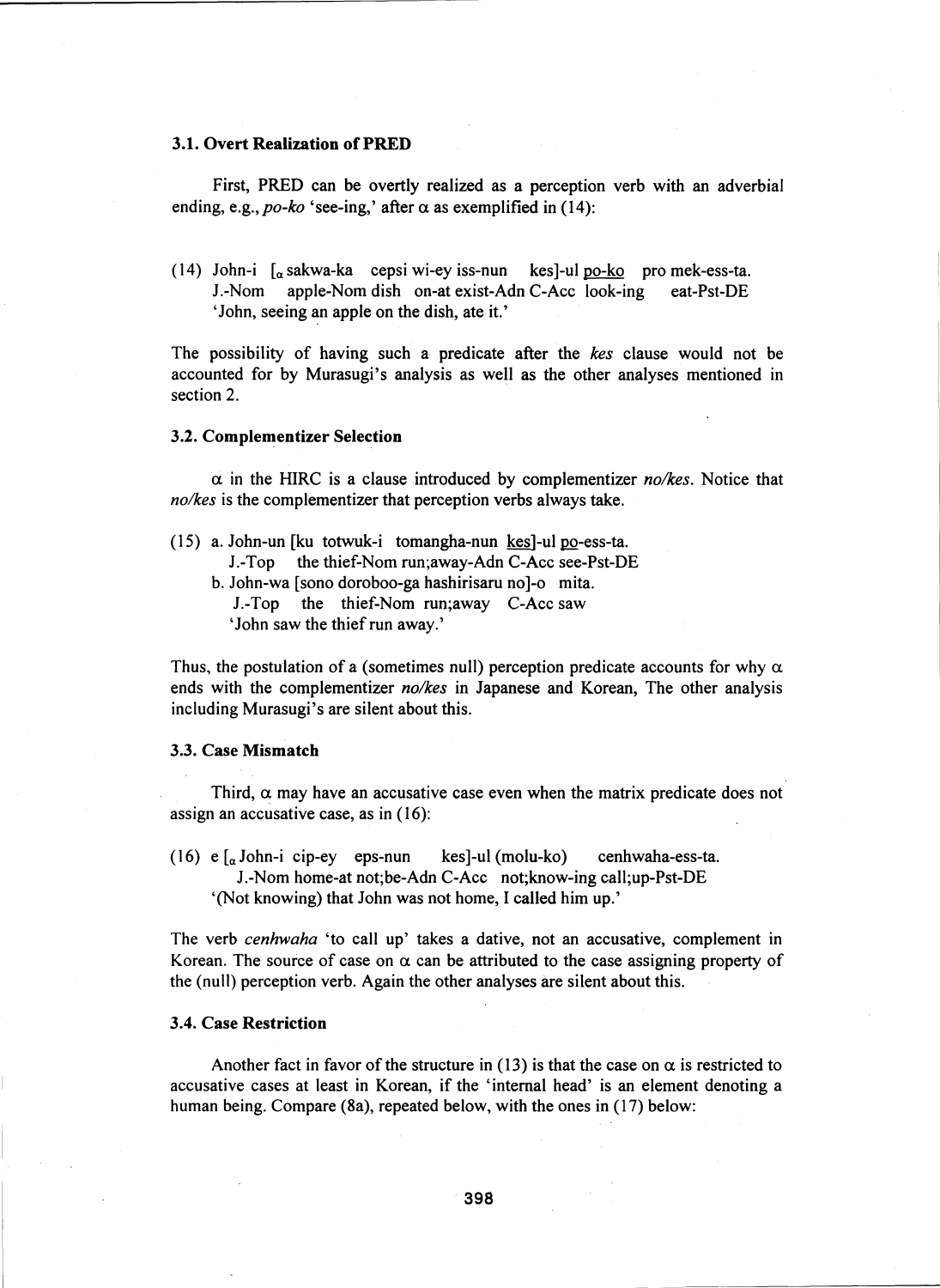- (8) a. na-nun  $\int_{\alpha}$  emeni-ka konghang-ey tochakha-n kes]-ul mosieo-ess-ta. I.-Nom mother-Nom airport-at arrive-Adn C-Acc take;in-Pst-DE (Roughly) 'I took (home) my mother, who arrived at the airport.'
- (17) a. \*[emeni-ka konghang-ey tochakha-n kes]-i na-eykey cenhwaha-si-ess-ta. mother-Nom airport-at arrive-Adn C-Nom I-Dat call-Hon-Pst-DE `My mother, who arrived at the airport, called me up.'
	- b. \*na-nun  $\lceil_{\alpha}$  emeni-ka konghang-ey tochakha-n kes]-eykey insaha-ess-ta. I-Top mother-Nom airport-at arrive-Adn C-Dat greet-Pst-DE `I greeted my mother, who arrived at the airport.'

Apparently other (non-accusative) cases are possible but they are so only when the internal head is an NP denoting a non-human thing or a human being with a derogatory or diminutive sense.

(18) a. Mary-nun [pro mwul-ul kkulhi-n kes]-ulo khophi-lul tha-ess-ta. M.-To water-Acc boil-Adn thing-with coffee-Acc make-Pst-DE `Mary prepared a cup of coffee with the water that she boiled.' b. [ai-ka eli-n kes]-i yenge-to cal ha-n-ta. child-Nom young-Adn thing-Nom English-even well do-Pres-DE `The child who is young speaks English, too.'

The existence of the semantic agreement between the so-called internal head and kes `thing' in sentences like (18) and the lack of it in sentences like (8a) indicates that they are two different structures. The fact that  $\alpha$  exclusively takes an accusative case conforms to our structure in (13), where PRED as a null perception verb assigns an accusative case.

### 4. Conclusion

This paper has argued that the so-called head internal relative clauses in Korean and Japanese are not true head internal relative clauses but are best analyzed as a complement clause of a null perception verb whose projection constitutes part of an adjunct clause.<sup>6</sup> I'd like to finish the paper with bringing up the following two questions, among many others that have not been addressed in this paper. First, how can children detect the null perception predicate postulated in (13)? It is not clear but, as alluded in the section 3.2, the type of complementizers helps to identify the type of verbs that select the complement clause. Complementizer kes, for example, is selected by a limited types of verbs including the perception verb type. Korean seems to allow predicate deletion in other contexts. Predicates that take an embedded interrogative clause can sometimes be deleted, as exemplified below (See Chung and Park 1995, Chung 1996 for the discussion of the question predicate deletion.):

(19) John;-un  $[e_i]$  ka-ess-nun-cil (molu-eto) cal an-poi-n-ta. J.-Top go-Pst-Adn-Q not;know-although well Neg-be;seen-Pres-DE `(Although I do not know) where John went, he is not seen often.'

In this case also, the question morpheme *-ci* helps to identify the types of the deleted predicate. A second question is whether the "internal head" is restricted to subjects or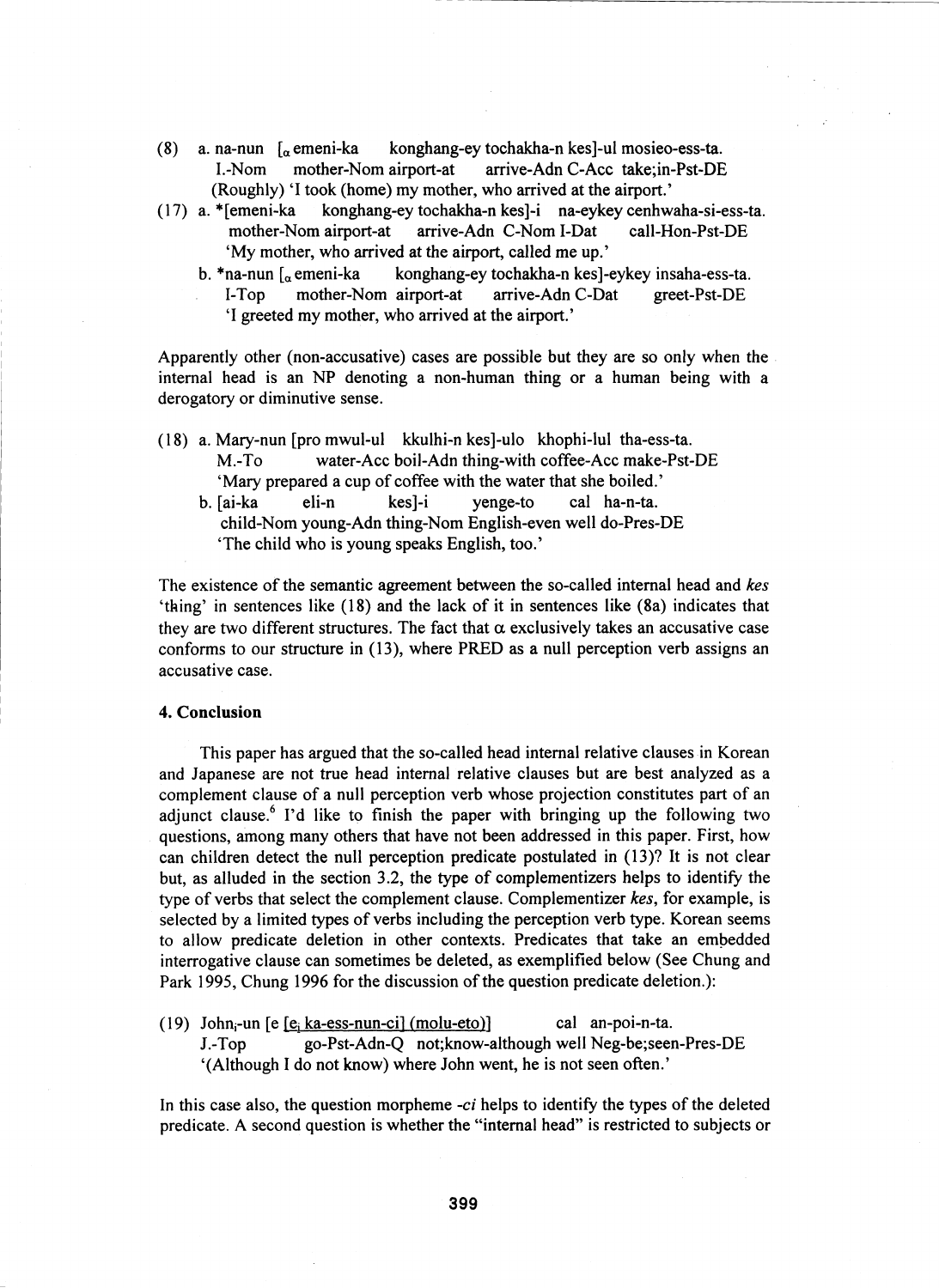objects. (Jhang 1991, 1994) I claim that elements other than subjects or objects can function as "internal heads," as the following sentences illustrate:

- (20) a. kyengchal-un [A hoysa kanpwu-ka B cangkwan-eykey noymwul-ul police-Top company director-Nom minister-to bribe-Acc cwu-ko iss-nun kes]-ul hyencang-eyse twulta cheyphoha-ess-ta. give-ing be-Adn C-Acc on;the;spot both arrest `Policemen arrested both the director of company A and minister B while the former was giving a bribe to the latter."
	- b. han simin-i [kangto-ka khal-lo hayngin-ul wihyepha-ko one citizen-Nom robber-Nom knife-with pedestrian-Acc threat-ing iss-nun kes]-ul wihem-ul muluphssu-ko cayppali ppayas-ess-ta. be-Adn C-Acc danger-Acc risk-ing quickly snatch-Pst-DE `While a robber was threatening a pedestrian with a knife, a citizen snatched it, risking danger.'

In (20a), a dative NP is at least part of "internal heads." In (20b), an instrumental NP function as an "internal head." Then why are internal heads most frequently subjects or objects? I speculate that this is so because subjects or objects are most salient among the elements in  $\alpha$  that may affect the event of the matrix clause. Other elements can be "internal heads," if they receive a sufficient pragmatic saliency.

### Notes

'According to David Basilico (p.c.), there seem to be no such languages among the ones that typically allow HIRCs.

<sup>2</sup> See Chomsky (1981:285) and Lasnik (1989:139) for some discussion on the split antecedent.

<sup>3</sup> In case of the across-the-board movement, an element in a landing site binds two or more positions in the launching sites. The empty operator movement in the context of split pivots, however, does not entertain the privilege due to the fact that the split antecedents may take different grammatical functions within the clause.

<sup>4</sup> Furthermore, his structure in (2c), where  $\alpha$  is properly embedded under another NP, has difficulty in accounting for the case morphology. Note that  $\alpha$  would not have any structural relation with the case assigner, e.g., the matrix predicate.

 $<sup>5</sup>$  This goes against Hoshi's original intent that tries to capture the exclusive partitive reading</sup> of the sentence in terms of his structure.

<sup>6</sup> There are two characteristics of HIRCs observed in the literature: (a) HIRCs are closed off generally by a definite determiner (Williamson 1987) or sometimes by a universal determiner (Reinhart 1987); and (b) internal heads are indefinite, not definite. Basilico (1996) tries to capture the two characteristics in terms of his quantifier analysis of the HIRCs. The determiner, semantically translated as an (iota) operator, requires a variable to bind. An indefinite NP, but not a definite NP, can be an internal head, since the former, but not the latter, provides a variable, along the lines of Heim (1982).

The HIRCs in Korean and Japanese, however, do not seem to show either of the two characteristics. First,  $\alpha$  ends with a complementizer, i.e., *no* in Japanese and kes in Korean, which are not determiners. Second, definite NPs like proper nouns can be "internal heads":

(i) ku hyengsa-nun [John-i pang-eyse nao-nun kes]-ul cheyphoha-ess-ta. the detective-Top J.-Nom room-from come;out-Adn C-Acc arrest-Pst-DE `The detective arrested John, who was coming out of the room.'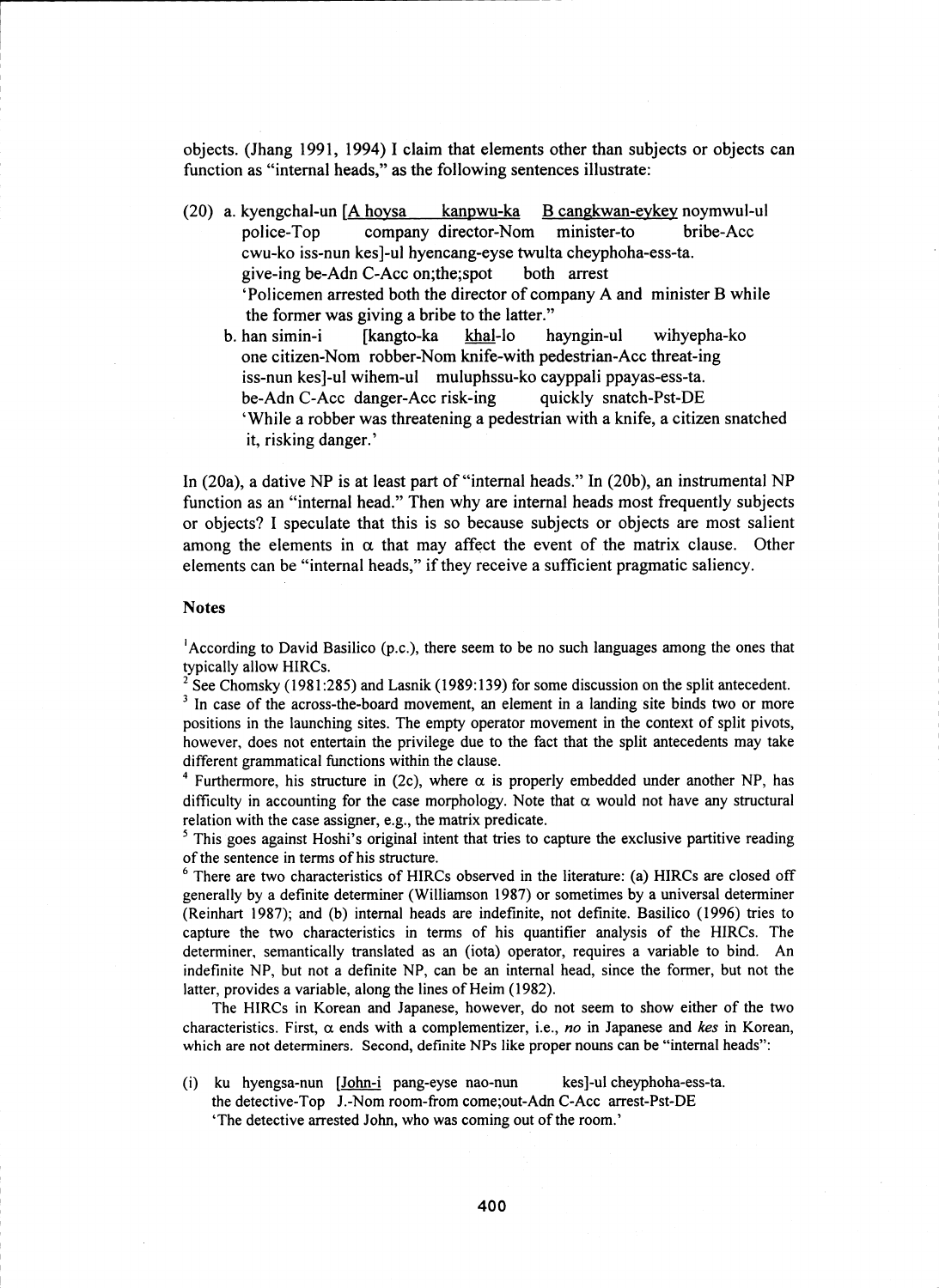*John,* which is hardly regarded as an indefinite NP, is construed as the internal semantic head. Therefore, the indefiniteness requirement would not hold in Korean.

Watanabe (1991:70), however, does not regard Japanese proper nouns as definite, based on the fact that they can take modifiers, e.g., *kinoo-no John* 'yesterday's John.' He further claims that internal heads in Japanese do display the indefinite effect, based on the following contrast:

(ii) ( based on Watanabe 1991:71-72, his (153) and (154))

[John-ga (\*sono/\*ichiban naggai/\*youitus-no) ronbun-o kaita-no]-ga LI-ni notta. J.-Nom the/most long/only-Gen paper-Acc wrote-C-Nom LI-Loc appeared `(The/longest/only) paper that John wrote appeared in LI.'

As opposed to bare common noun, an NP that is modified by *sono* 'that,' by superlative, or by ONLY, cannot be an internal head. Thus it seems that an NP denoting a unique entity in the world is not allowed as an internal head.

A more inclusive data reveals not only that proper nouns do show the definiteness effect, but also that (semantically) definite NPs can be "internal heads." Proper nouns behave differently from indefinite NPs in story telling contexts. A bare proper noun cannot be used in the beginning of a story. Instead, expression *X-ilanun salam 'a man* called X' is used:

(iii) acwu olayn yesnal-ey  $\{\underline{John\text{-}ilanun \text{-}salm\text{-}l'}^* \underline{John\text{-}l}\}$  sal-ess-nuntey, ...<br>very long old:davs-in J.-called man-Nom/John-Nom live-Pst-and very long old;days-in J.-called `Once upon a time, there lived John, ...'

If proper nouns in Korean/Japanese were descriptions denoting 'a person having such and such a name,' as Watanabe claims, both sentences in (iii) should be fine, which is not true.

Furthermore, expressions denoting unique entities are not absolutely prohibited from functioning as internal heads. Consider the following sentences:

(iv) ku hyengsa-nun [ku totwuk-i/John-uy matatul-i pang-eyse nao-nun the detective-Top the thief-Nom/John-Gen eldest;son room-from come;out-Adn kes]-ul cheyphoha-ess-ta.

C-Acc arrest-Pst-DE

`The detective arrested the thief/John's eldest son, who was coming out of the room.'

Although *ku totwuk* 'the thief and *John's matatul* "John's eldest son' denote unique entities in the world, they can be internal heads. Superlatives and phrases modified by ONLY can also be internal heads if they are positioned in proper contexts. Consider the following sentences, for example:

(v) [[John-i ssu-n] {yuilha-n/kacang kil-un} nonmwun-i chayksang-wiey iss-ten ul J.-Nom write-Adn only-Adn/most long-Adn paper-Nom desk-on exist-Adn kes]-Tom-i kacyeka-ess-ta.

C-Acc T.-Nom take;away-Pst-DE

`Tom took away the {unique/longest} paper that was on the desk that John wrote.'

*Nnnwun* 'paper' in (v), which is modified by *yuilhan/kacang* kii-un'only/most long,' functions as the external head for the most embedded relative clause and at the same time as the internal head for the next higher clause. This indicates that the indefiniteness effect does not apply to Korean HIRC. I conjecture that the contrast between (ii) and (v) may be a reflex of subject/object asymmetries briefly discussed in section 3.4, in relation to case restrictions.

To sum up, the so called internal heads in Korean/Japanese need not be indefinite. Not only proper names but also definite descriptions may function as internal heads in HIRCs in